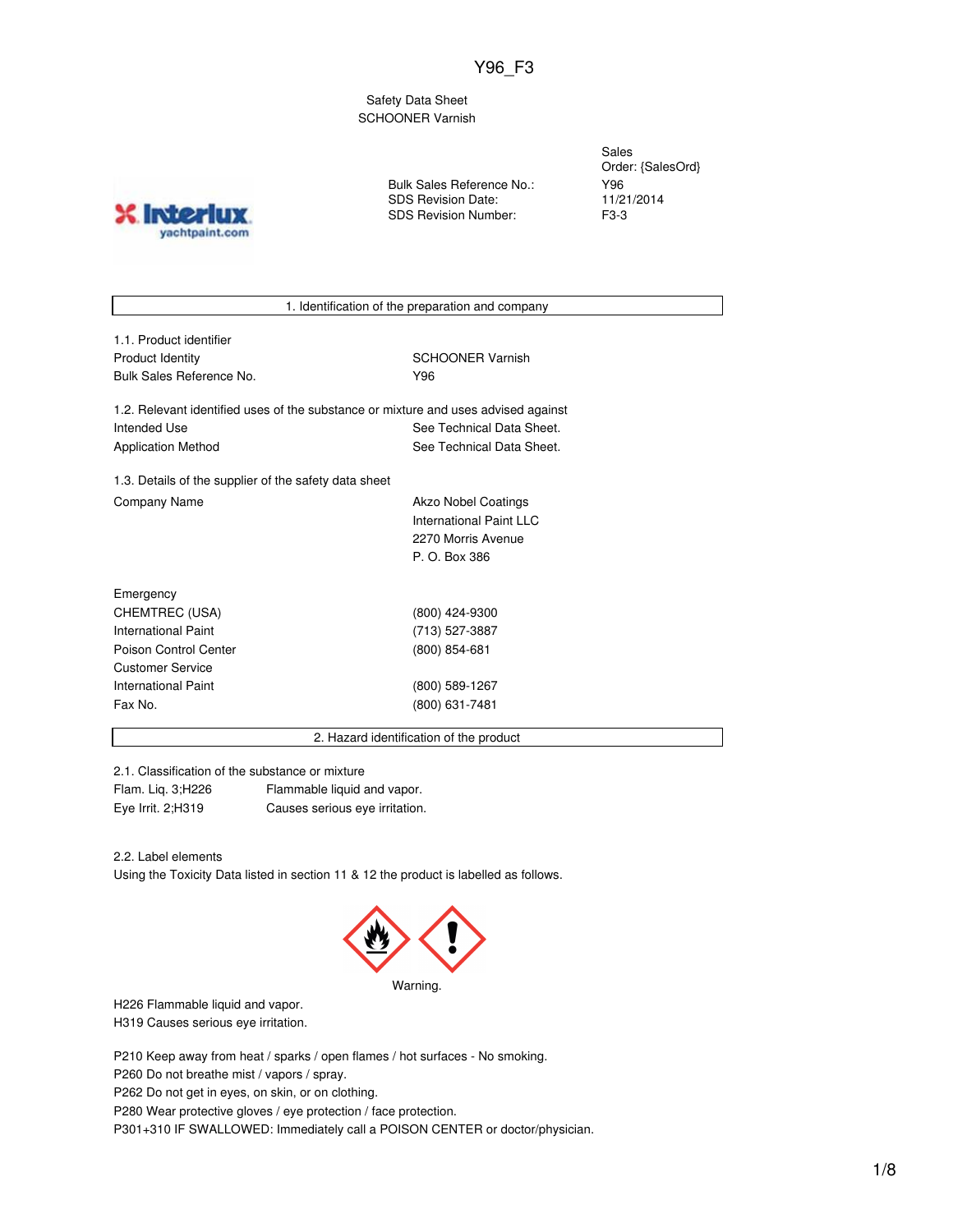# Y96\_F3

P303+361+353 IF ON SKIN (or hair): Remove/Take off immediately all contaminated clothing. Rinse skin with water/shower.

P305+351+338 IF IN EYES: Rinse continuously with water for several minutes. Remove contact lenses if present and easy to do - continue rinsing.

P331 Do NOT induce vomiting.

P337+313 If eye irritation persists: Get medical advice / attention.

P370 In case of fire: Use water spray, fog, or regular foam..

P403+233 Store in a well ventilated place. Keep container tightly closed.

P501 Dispose of contents / container in accordance with local / national regulations.

|  | <b>HMIS Rating</b> | Health: 2 | Flammability: 2 | Reactivity: 0 |
|--|--------------------|-----------|-----------------|---------------|
|--|--------------------|-----------|-----------------|---------------|

| 3. Composition/information on ingredients |  |
|-------------------------------------------|--|
|                                           |  |

This product contains the following substances that present a hazard within the meaning of the relevant State and Federal Hazardous Substances regulations.

| <b>Ingredient/Chemical Designations</b>                                            |         | Weight % GHS Classification                                                              | <b>Notes</b> |
|------------------------------------------------------------------------------------|---------|------------------------------------------------------------------------------------------|--------------|
| Stoddard solvent<br>CAS Number: 0008052-41-3                                       | 25 - 50 | Asp. Tox. 1; H304                                                                        | $[1]$ [2]    |
| 2-(2-Hydroxy-5-tert-octylphenyl)benzotriazole 1.0 - 10<br>CAS Number: 0003147-75-9 |         |                                                                                          |              |
| Methyl ethyl ketoxime<br>CAS Number: 0000096-29-7                                  |         | $0.10 - 1.0$ Carc. 2; H351<br>Acute Tox. 4; H312<br>Eye Dam. 1;H318<br>Skin Sens. 1;H317 | [1]          |

[1] Substance classified with a health or environmental hazard.

[2] Substance with a workplace exposure limit.

[3] PBT-substance or vPvB-substance.

\*The full texts of the phrases are shown in Section 16.

| 4. First aid measures                  |                                                                                                                                                                                                                                                                                                       |  |
|----------------------------------------|-------------------------------------------------------------------------------------------------------------------------------------------------------------------------------------------------------------------------------------------------------------------------------------------------------|--|
| 4.1. Description of first aid measures |                                                                                                                                                                                                                                                                                                       |  |
| General                                | Remove contaminated clothing and shoes. Get medical attention immediately. Wash<br>clothing before reuse. Thoroughly clean or destroy contaminated shoes.                                                                                                                                             |  |
| Inhalation                             | If inhaled, remove to fresh air. If not breathing, give artificial respiration. If breathing is<br>difficult, give oxygen. Get medical attention immediately.                                                                                                                                         |  |
| Eyes                                   | In case of contact, immediately flush eyes with plenty of water for at least 15 minutes.<br>Get medical attention immediately.                                                                                                                                                                        |  |
| Skin                                   | In case of contact, immediately flush skin with soap and plenty of water. Get medical<br>attention immediately.                                                                                                                                                                                       |  |
| Ingestion                              | If swallowed, immediately contact Poison Control Center at 1-800-854-6813. DO NOT<br>induce vomiting unless instructed to do so by medical personnel. Never give anything<br>by mouth to an unconscious person.                                                                                       |  |
|                                        | 4.2. Most important symptoms and effects, both acute and delayed                                                                                                                                                                                                                                      |  |
| Overview                               | NOTICE: Reports have associated repeated and prolonged occupational<br>overexposure to solvents with permanent brain and nervous system damage.<br>Intentional misuse by deliberately concentrating and inhaling the contents may be<br>harmful or fatal. Avoid contact with eyes, skin and clothing. |  |
| Inhalation                             | Harmful if inhaled. Causes lung irritation. Causes nose and throat irritation. Vapors<br>may affect the brain or nervous system causing dizziness, headache or nausea.                                                                                                                                |  |
| Eyes                                   | Causes severe eye irritation. Avoid contact with eyes.                                                                                                                                                                                                                                                |  |
| Skin                                   | Causes skin irritation. May be harmful if absorbed through the skin.                                                                                                                                                                                                                                  |  |
| Ingestion                              | Harmful if swallowed. May cause abdominal pain, nausea, vomiting, diarrhea, or<br>drowsiness.                                                                                                                                                                                                         |  |
| Chronic effects                        | Possible cancer hazard. Contains an ingredient which may cause cancer based on<br>animal data (See Section 2 and Section 15 for each ingredient). Risk of cancer<br>depends on duration and level of exposure.                                                                                        |  |
|                                        | 5. Fire-fighting measures                                                                                                                                                                                                                                                                             |  |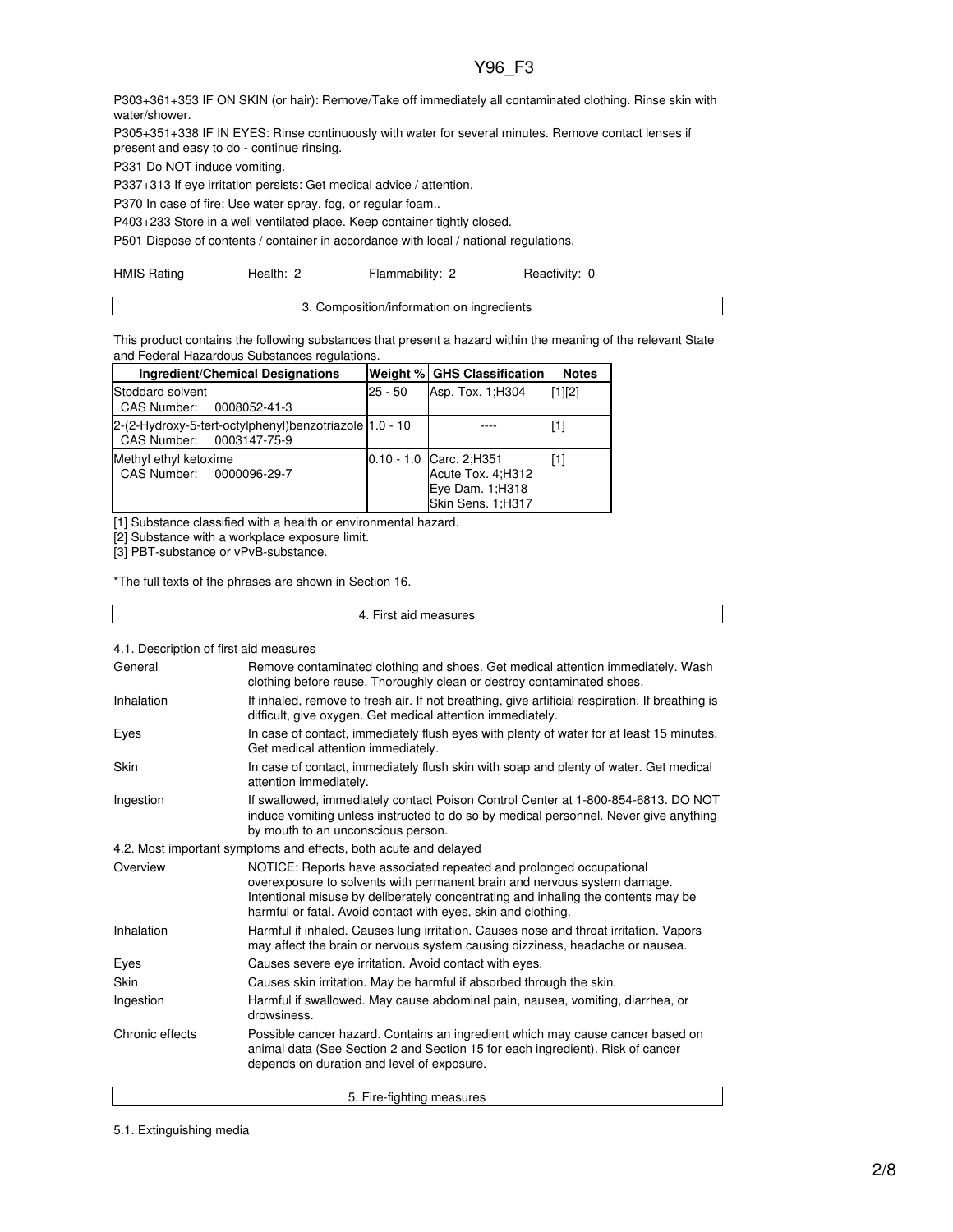# Y96\_F3

CAUTION: This product has a very low flashpoint. Use of water spray when fighting fire may be inefficient. SMALL FIRES: Use dry chemical, CO2, water spray or alcohol-resistant foam. LARGE FIRES: Use water spray, fog, or alcohol-resistant foam. Do not use straight streams. Move containers from fire area if you can do so without risk. Runoff from fire control may cause pollution. Dike fire control water for later disposal. Do not scatter the material.

5.2. Special hazards arising from the substance or mixture

May produce hazardous fumes when heated to decomposition as in welding. Fumes may produce Carbon Dioxide and Carbon Monoxide.

5.3. Advice for fire-fighters

Cool closed containers exposed to fire by spraying them with water. Do not allow run off water and contaminants from fire fighting to enter drains or water courses. ERG Guide No.

6. Accidental release measures

6.1. Personal precautions, protective equipment and emergency procedures

ELIMINATE ALL IGNITION SOURCES (no smoking, flares, sparks or flames in immediate area). Use only non-sparking equipment to handle spilled material and absorbent. Do not touch or walk through spilled material. Stop leak if you can do so without risk. Prevent entry into waterways, sewers, basements or confined areas. A vapor suppressing foam may be used to reduce vapors. Absorb or cover with dry earth, sand, or other non-combustible material and transfer to containers. Use non-sparking tools to collect absorbed material.

6.2. Environmental precautions

Do not allow spills to enter drains or watercourses.

6.3. Methods and material for containment and cleaning up

CALL CHEMTREC at (800)-424-9300 for emergency response. Isolate spill or leak area immediately for at least 25 to 50 meters (80 to 160 feet) in all directions. Keep unauthorized personnel away. Stay upwind. Keep out of low areas. Ventilate closed spaces before entering. LARGE SPILLS: Consider initial downwind evacuation for at least 300 meters (1000 feet).

7. Handling and storage

7.1. Precautions for safe handling **Handling** 

Vapors may cause flash fire or ignite explosively.

In Storage

Keep away from heat, sparks and flame.

7.2. Conditions for safe storage, including any incompatibilities

Store between 40-100F (4-38C).

Avoid contact with eyes, skin and clothing.

Strong oxidizing agents.

Do not smoke. Extinguish all flames and pilot lights, and turn off stoves, heaters, electric motors and other sources of ignition during use and until all vapors are gone.

7.3. Specific end use(s)

Close container after each use.

Wash thoroughly after handling.

Prevent build-up of vapors by opening all windows and doors to achieve cross-ventilation.

#### 8. Exposure controls and personal protection

### 8.1. Control parameters

#### Exposure

| CAS No. | Ingredient                         | <b>Source</b> | Value |
|---------|------------------------------------|---------------|-------|
|         | 0000096-29-7 Methyl ethyl ketoxime | <b>OSHA</b>   |       |
|         |                                    | <b>ACGIH</b>  |       |
|         |                                    | <b>NIOSH</b>  |       |
|         |                                    | Supplier      |       |
|         |                                    |               |       |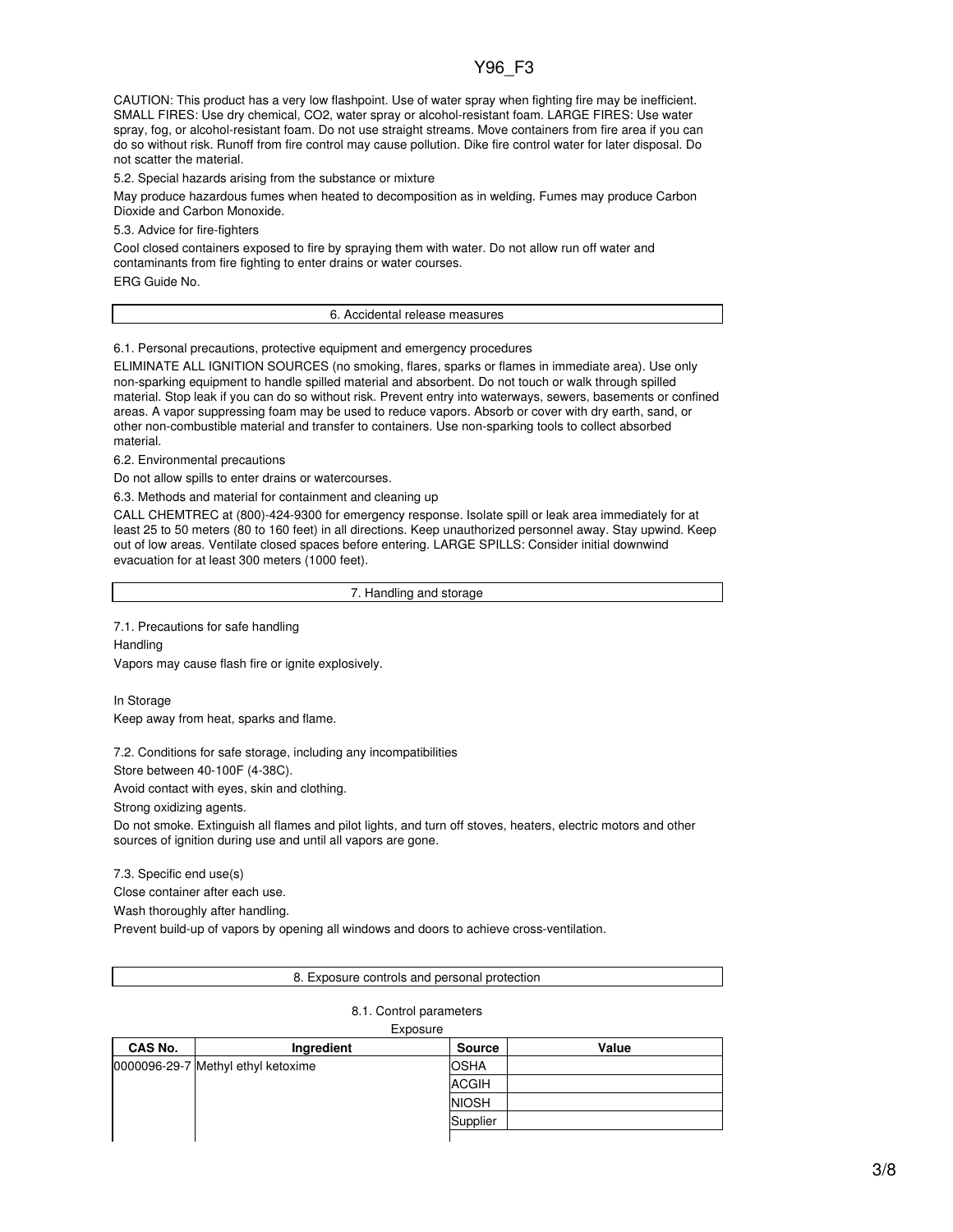|                                                                 | OHSA,         |                                                                                                        |
|-----------------------------------------------------------------|---------------|--------------------------------------------------------------------------------------------------------|
|                                                                 | CAN           |                                                                                                        |
|                                                                 | Mexico        |                                                                                                        |
|                                                                 | Brazil        |                                                                                                        |
| 0003147-75-9 2-(2-Hydroxy-5-tert-octylphenyl)benzotriazole OSHA |               |                                                                                                        |
|                                                                 | <b>ACGIH</b>  |                                                                                                        |
|                                                                 | <b>NIOSH</b>  |                                                                                                        |
|                                                                 | Supplier      |                                                                                                        |
|                                                                 | OHSA,         |                                                                                                        |
|                                                                 | CAN           |                                                                                                        |
|                                                                 | Mexico        |                                                                                                        |
|                                                                 | Brazil        |                                                                                                        |
| 0008052-41-3 Stoddard solvent                                   | <b>OSHA</b>   | 500 ppm TWA; 2900 mg/m3 TWA                                                                            |
|                                                                 | <b>ACGIH</b>  | 100 ppm TWA                                                                                            |
|                                                                 | <b>NIOSH</b>  | 350 mg/m3 TWA1800 mg/m3 Ceiling<br>(15 min)20000 mg/m3 IDLH                                            |
|                                                                 | Supplier      |                                                                                                        |
|                                                                 | OHSA,<br>CAN  | 525 mg/m3 TWA (140C Flash<br>aliphatic solvent)                                                        |
|                                                                 | Mexico        | 100 ppm TWA LMPE-PPT; 523<br>mg/m3 TWA LMPE-PPT200 ppm<br>STEL [LMPE-CT]; 1050 mg/m3 STEL<br>[LMPE-CT] |
|                                                                 | <b>Brazil</b> |                                                                                                        |

Health Data

| CAS No. | Ingredient                                                       | <b>Source</b> | Value    |
|---------|------------------------------------------------------------------|---------------|----------|
|         | 0000096-29-7 Methyl ethyl ketoxime                               | <b>NIOSH</b>  |          |
|         | 0003147-75-9 2-(2-Hydroxy-5-tert-octylphenyl)benzotriazole NIOSH |               |          |
|         | 0008052-41-3 Stoddard solvent                                    | <b>NIOSH</b>  | Eve nose |

| Carcinogen Data |                                                                 |               |                                                                       |
|-----------------|-----------------------------------------------------------------|---------------|-----------------------------------------------------------------------|
| CAS No.         | Ingredient                                                      | <b>Source</b> | Value                                                                 |
|                 | 0000096-29-7 Methyl ethyl ketoxime                              | <b>OSHA</b>   | Select Carcinogen: No                                                 |
|                 |                                                                 | <b>NTP</b>    | Known: No: Suspected: No                                              |
|                 |                                                                 | <b>IARC</b>   | Group 1: No: Group 2a: No: Group<br>2b: No: Group 3: No: Group 4: No: |
|                 | 0003147-75-9 2-(2-Hydroxy-5-tert-octylphenyl)benzotriazole OSHA |               | Select Carcinogen: No                                                 |
|                 |                                                                 | <b>NTP</b>    | Known: No: Suspected: No                                              |
|                 |                                                                 | <b>IARC</b>   | Group 1: No: Group 2a: No: Group<br>2b: No: Group 3: No: Group 4: No: |
|                 | 0008052-41-3 Stoddard solvent                                   | <b>IOSHA</b>  | Select Carcinogen: No                                                 |
|                 |                                                                 | <b>NTP</b>    | Known: No: Suspected: No                                              |
|                 |                                                                 | <b>IARC</b>   | Group 1: No; Group 2a: No; Group<br>2b: No: Group 3: No: Group 4: No: |

# 8.2. Exposure controls

| Respiratory | Select equipment to provide protection from the ingredients listed in Section 3 of this<br>document. Ensure fresh air entry during application and drying. If you experience eye<br>watering, headache or dizziness or if air monitoring demonstrates dust, vapor, or mist<br>levels are above applicable limits, wear an appropriate, properly fitted respirator<br>(NIOSH approved) during and after application. Follow respirator manufacturer's<br>directions for respirator use. FOR USERS OF 3M RESPIRATORY PROTECTION<br>ONLY: For information and assistance on 3M occupational health and safety<br>products, call OH&ESD Technical Service toll free in U.S.A. 1-800-243-4630, in<br>Canada call 1-800-267-4414. Please do not contact these numbers regarding other<br>manufacturer's respiratory protection products. 3M does not endorse the accuracy of<br>the information contained in this Material Safety Data Sheet. |
|-------------|-----------------------------------------------------------------------------------------------------------------------------------------------------------------------------------------------------------------------------------------------------------------------------------------------------------------------------------------------------------------------------------------------------------------------------------------------------------------------------------------------------------------------------------------------------------------------------------------------------------------------------------------------------------------------------------------------------------------------------------------------------------------------------------------------------------------------------------------------------------------------------------------------------------------------------------------|
| Eyes        | Avoid contact with eyes. Protective equipment should be selected to provide<br>protection from exposure to the chemicals listed in Section 3 of this document.<br>Depending on the site-specific conditions of use, safety glasses, chemical goggles,<br>and/or head and face protection may be required to prevent contact. The equipment                                                                                                                                                                                                                                                                                                                                                                                                                                                                                                                                                                                              |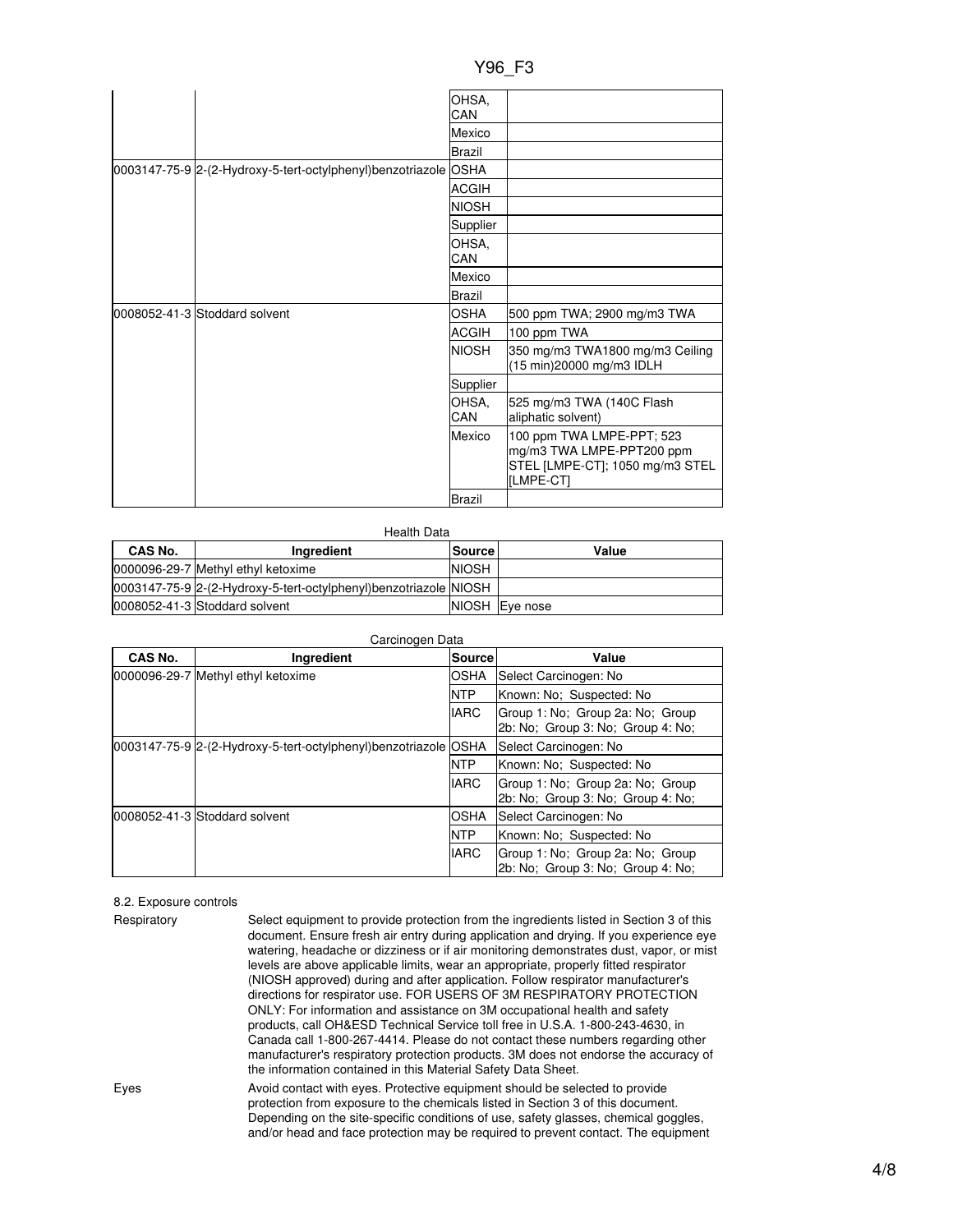|                             | must be thoroughly cleaned, or discarded after each use.                                                                                                                                                                                                                                                                                                                 |
|-----------------------------|--------------------------------------------------------------------------------------------------------------------------------------------------------------------------------------------------------------------------------------------------------------------------------------------------------------------------------------------------------------------------|
| Skin                        | Protective equipment should be selected to provide protection from exposure to the<br>chemicals listed in Section 3 of this document. Depending on the site-specific<br>conditions of use, protective gloves, apron, boots, head and face protection may be<br>required to prevent contact. The equipment must be thoroughly cleaned, or discarded<br>after each use.    |
| <b>Engineering Controls</b> | Depending on the site-specific conditions of use, provide adequate ventilation.                                                                                                                                                                                                                                                                                          |
| <b>Other Work Practices</b> | Emergency eye wash fountains and safety showers should be available in the<br>immediate vicinity of any potential exposure. Use good personal hygiene practices.<br>Wash hands before eating, drinking, using toilet facilities, etc. Promptly remove soiled<br>clothing and wash clothing thoroughly before reuse. Shower after work using plenty of<br>soap and water. |

| 9. Physical and chemical properties                |                                                                               |  |  |
|----------------------------------------------------|-------------------------------------------------------------------------------|--|--|
|                                                    |                                                                               |  |  |
| Appearance                                         | Dark Coloured Liquid                                                          |  |  |
| Odour threshold                                    | Not Measured                                                                  |  |  |
| рH                                                 | No Established Limit                                                          |  |  |
| Melting point / freezing point                     | Not Measured                                                                  |  |  |
| Initial boiling point and boiling range            | 157 (°C) 315 (°F)                                                             |  |  |
| <b>Flash Point</b>                                 | 51 (°C) 123 (°F)                                                              |  |  |
| Evaporation rate (Ether = 1)                       | Not Measured                                                                  |  |  |
| Flammability (solid, gas)                          | Not Applicable                                                                |  |  |
| Upper/lower flammability or explosive<br>limits    | Lower Explosive Limit: 1                                                      |  |  |
|                                                    | Upper Explosive Limit: No Established Limit                                   |  |  |
| vapor pressure (Pa)                                | Not Measured                                                                  |  |  |
| Vapor Density                                      | Heavier than air                                                              |  |  |
| <b>Specific Gravity</b>                            | 0.90                                                                          |  |  |
| Partition coefficient n-octanol/water (Log<br>Kow) | Not Measured                                                                  |  |  |
| Auto-ignition temperature                          | Not Measured                                                                  |  |  |
| Decomposition temperature                          | Not Measured                                                                  |  |  |
| Viscosity (cSt)                                    | No Established Limit Not Measured                                             |  |  |
| VOC %                                              | Refer to the Technical Data Sheet or label where information is<br>available. |  |  |

10. Stability and reactivity

10.1. Reactivity

No data available

10.2. Chemical stability

This product is stable and hazardous polymerization will not occur. Not sensitive to mechanical impact. Excessive heat and fumes generation can occur if improperly handled.

10.3. Possibility of hazardous reactions

No data available

10.4. Conditions to avoid

No data available

10.5. Incompatible materials

Strong oxidizing agents.

10.6. Hazardous decomposition products

May produce hazardous fumes when heated to decomposition as in welding. Fumes may produce Carbon Dioxide and Carbon Monoxide.

11. Toxicological information

Acute toxicity

NOTICE: Reports have associated repeated and prolonged occupational overexposure to solvents with permanent brain and nervous system damage. Intentional misuse by deliberately concentrating and inhaling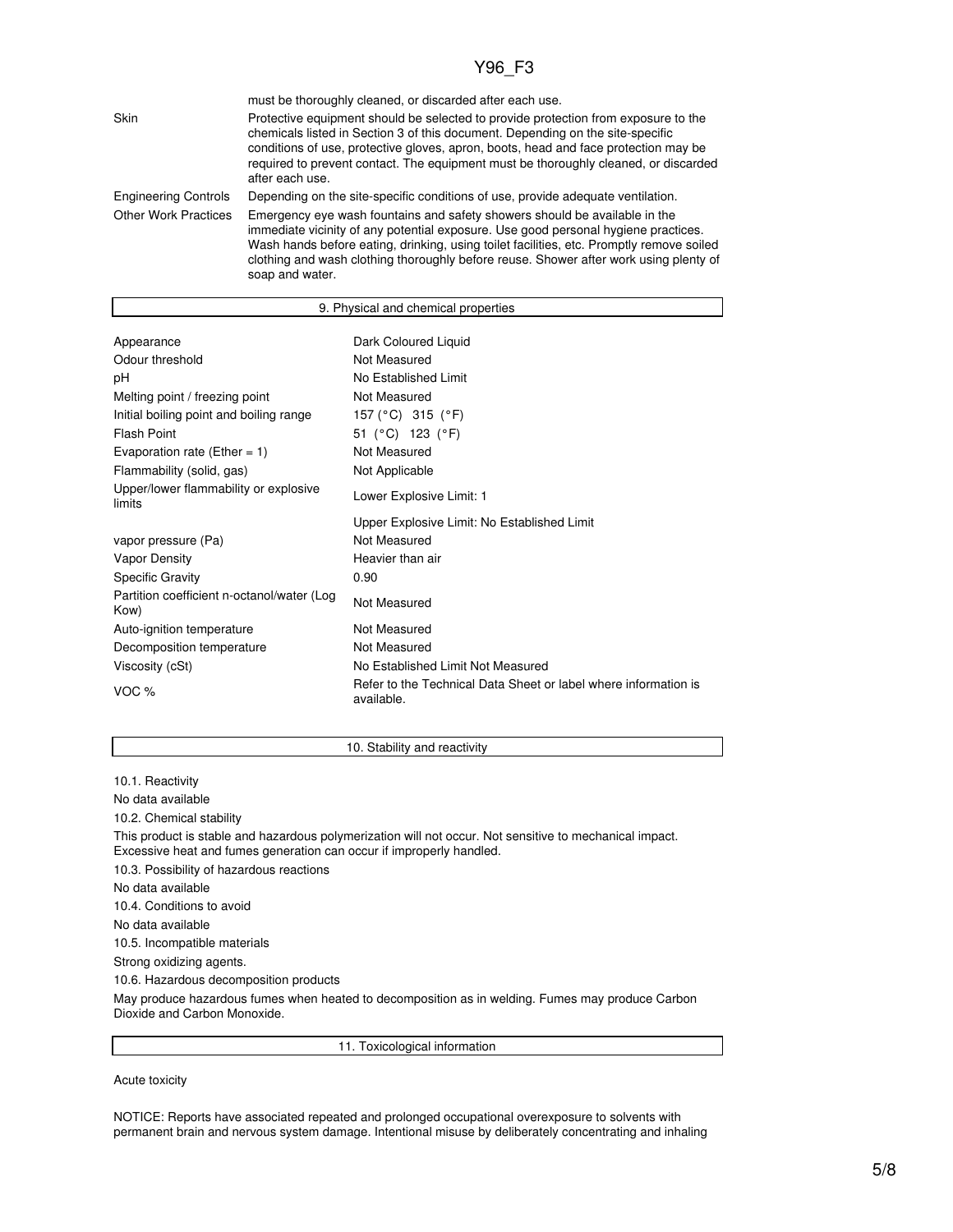the contents may be harmful or fatal.

| Ingredient                                                           | Oral LD50.<br>mg/kg          | Skin LD50,<br>mg/kg                  | Inhalation<br>Vapor LD50,<br>mq/L/4hr | <b>Inhalation</b><br>Dust/Mist LD50,<br>mq/L/4hr |
|----------------------------------------------------------------------|------------------------------|--------------------------------------|---------------------------------------|--------------------------------------------------|
| Stoddard solvent - (8052-41-3)                                       | No data<br>available         | No data<br>available                 | No data<br>available                  | No data available                                |
| 2-(2-Hydroxy-5-tert-octylphenyl)benzotriazole -<br>$(3147 - 75 - 9)$ | No data<br>available         | No data<br>available                 | No data<br>available                  | No data available                                |
| Methyl ethyl ketoxime - (96-29-7)                                    | 930.00, Rat -<br>Category: 4 | 2,000.00,<br>Rabbit -<br>Category: 4 | 20.00, Rat -<br>Category: 4           | INo data available l                             |

| Item                                                                        | Category              | Hazard                         |  |
|-----------------------------------------------------------------------------|-----------------------|--------------------------------|--|
| Acute Toxicity (mouth)                                                      | Not Classified        | Not Applicable                 |  |
| Acute Toxicity (skin)                                                       | <b>Not Classified</b> | Not Applicable                 |  |
| Acute Toxicity (inhalation)                                                 | Not Classified        | Not Applicable                 |  |
| Skin corrosion/irritation                                                   | Not Classified        | Not Applicable                 |  |
| Eye damage/irritation                                                       |                       | Causes serious eye irritation. |  |
| Sensitization (respiratory)                                                 | Not Classified        | Not Applicable                 |  |
| Sensitization (skin)                                                        | Not Classified        | Not Applicable                 |  |
| Germ toxicity                                                               | Not Classified        | Not Applicable                 |  |
| Carcinogenicity                                                             | Not Classified        | Not Applicable                 |  |
| Reproductive Toxicity                                                       | Not Classified        | Not Applicable                 |  |
| Specific target organ systemic toxicity Not Classified<br>(single exposure) |                       | Not Applicable                 |  |
| Specific target organ systemic<br>Toxicity (repeated exposure)              | Not Classified        | Not Applicable                 |  |
| <b>Aspiration hazard</b>                                                    | <b>Not Classified</b> | Not Applicable                 |  |

12. Ecological information

12.1. Toxicity

No additional information provided for this product. See Section 3 for chemical specific data.

Aquatic Ecotoxicity

| Ingredient                                                       | 96 hr LC50 fish,  | 48 hr EC50 crustacea, | ErC50 algae,               |
|------------------------------------------------------------------|-------------------|-----------------------|----------------------------|
|                                                                  | mq/l              | mg/l                  | mg/l                       |
| Stoddard solvent - (8052-41-3)                                   | Not Available     | Not Available         | Not Available              |
| 2-(2-Hydroxy-5-tert-octylphenyl)benzotriazole<br>$-$ (3147-75-9) | Not Available     | Not Available         | $0.00$ (hr),               |
| Methyl ethyl ketoxime - (96-29-7)                                | 320.00, Leuciscus | 500.00, Daphnia       | 83.00 (72 hr), Scenedesmus |
|                                                                  | idus              | magna                 | subspicatus                |

12.2. Persistence and degradability

No data available

12.3. Bioaccumulative potential

Not Measured

12.4. Mobility in soil

No data available

12.5. Results of PBT and vPvB assessment

This product contains no PBT/vPvB chemicals.

12.6. Other adverse effects

No data available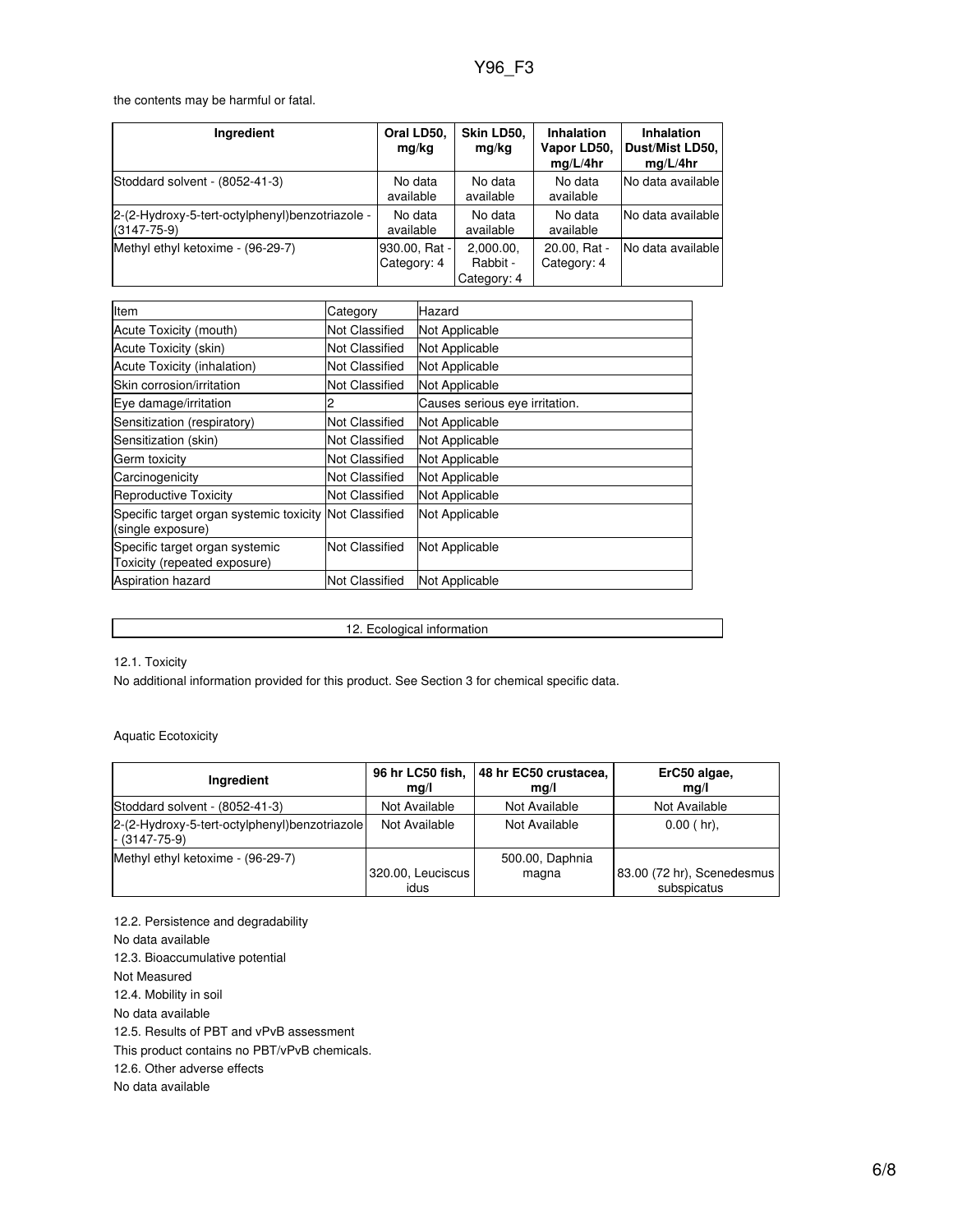## 13. Disposal considerations

### 13.1. Waste treatment methods

Do not allow spills to enter drains or watercourses.

Dispose of in accordance with local, state and federal regulations. (Also reference RCRA information in Section 15 if listed).

14. Transport information

| 14.1. UN number<br>14.2. UN proper shipping name                                                | <b>UN 1263</b><br>PAINT - Marine pollutant (reaction product: |                            |                                            |                                                                                                                                                                                                                                                                     |  |  |
|-------------------------------------------------------------------------------------------------|---------------------------------------------------------------|----------------------------|--------------------------------------------|---------------------------------------------------------------------------------------------------------------------------------------------------------------------------------------------------------------------------------------------------------------------|--|--|
|                                                                                                 | 14.3. Transport hazard class(es)                              |                            |                                            | bisphenolA-(epichlorhydrin); epoxy resin)                                                                                                                                                                                                                           |  |  |
| DOT (Domestic Surface Transportation)                                                           |                                                               |                            |                                            | IMO / IMDG (Ocean Transportation)                                                                                                                                                                                                                                   |  |  |
| <b>DOT Proper</b><br>Shipping Name                                                              | <b>CONSUMER</b><br>COMMODITY,<br>ORM-D                        |                            | <b>IMDG Proper</b><br><b>Shipping Name</b> | PAINT - Marine pollutant<br>(reaction product:<br>bisphenolA-(epichlorhydrin);<br>epoxy resin)                                                                                                                                                                      |  |  |
| <b>DOT Hazard Class</b>                                                                         | Not Regulated                                                 |                            | Sub Class                                  | IMDG Hazard Class Flammable Liquid, 3<br>Not applicable                                                                                                                                                                                                             |  |  |
| UN / NA Number                                                                                  | <b>UN 1263</b>                                                |                            |                                            |                                                                                                                                                                                                                                                                     |  |  |
| DOT Packing Group Not Regulated                                                                 |                                                               |                            | <b>IMDG Packing</b><br>Group               | Ш                                                                                                                                                                                                                                                                   |  |  |
| CERCLA/DOT RQ                                                                                   | Not Applicable gal. /<br>Not Applicable lbs.                  |                            | System Reference<br>Code                   | 181                                                                                                                                                                                                                                                                 |  |  |
| 14.4. Packing group                                                                             |                                                               | Ш                          |                                            |                                                                                                                                                                                                                                                                     |  |  |
| 14.5. Environmental hazards<br><b>IMDG</b>                                                      | Marine Pollutant: No                                          |                            |                                            |                                                                                                                                                                                                                                                                     |  |  |
| 14.6. Special precautions for user<br>Not Applicable                                            |                                                               |                            |                                            |                                                                                                                                                                                                                                                                     |  |  |
| 14.7. Transport in bulk according to Annex II of MARPOL73/78 and the IBC Code<br>Not Applicable |                                                               |                            |                                            |                                                                                                                                                                                                                                                                     |  |  |
|                                                                                                 |                                                               | 15. Regulatory information |                                            |                                                                                                                                                                                                                                                                     |  |  |
| Regulatory Overview                                                                             | Inventory.                                                    |                            |                                            | The regulatory data in Section 15 is not intended to be all-inclusive, only selected<br>regulations are represented. All ingredients of this product are listed on the TSCA<br>(Toxic Substance Control Act) Inventory or are not required to be listed on the TSCA |  |  |
| <b>WHMIS Classification</b>                                                                     | <b>B3 D2B</b>                                                 |                            |                                            |                                                                                                                                                                                                                                                                     |  |  |
| DOT Marine Pollutants (10%):<br>(No Product Ingredients Listed)                                 |                                                               |                            |                                            |                                                                                                                                                                                                                                                                     |  |  |
| DOT Severe Marine Pollutants (1%):<br>(No Product Ingredients Listed)                           |                                                               |                            |                                            |                                                                                                                                                                                                                                                                     |  |  |
| EPCRA 311/312 Chemicals and RQs (>.1%):<br>(No Product Ingredients Listed)                      |                                                               |                            |                                            |                                                                                                                                                                                                                                                                     |  |  |
| EPCRA 302 Extremely Hazardous (>.1%) :<br>(No Product Ingredients Listed)                       |                                                               |                            |                                            |                                                                                                                                                                                                                                                                     |  |  |
| EPCRA 313 Toxic Chemicals (>.1%) :<br>(No Product Ingredients Listed)                           |                                                               |                            |                                            |                                                                                                                                                                                                                                                                     |  |  |

Mass RTK Substances (>1%) :

Stoddard solvent

### Penn RTK Substances (>1%) : Stoddard solvent